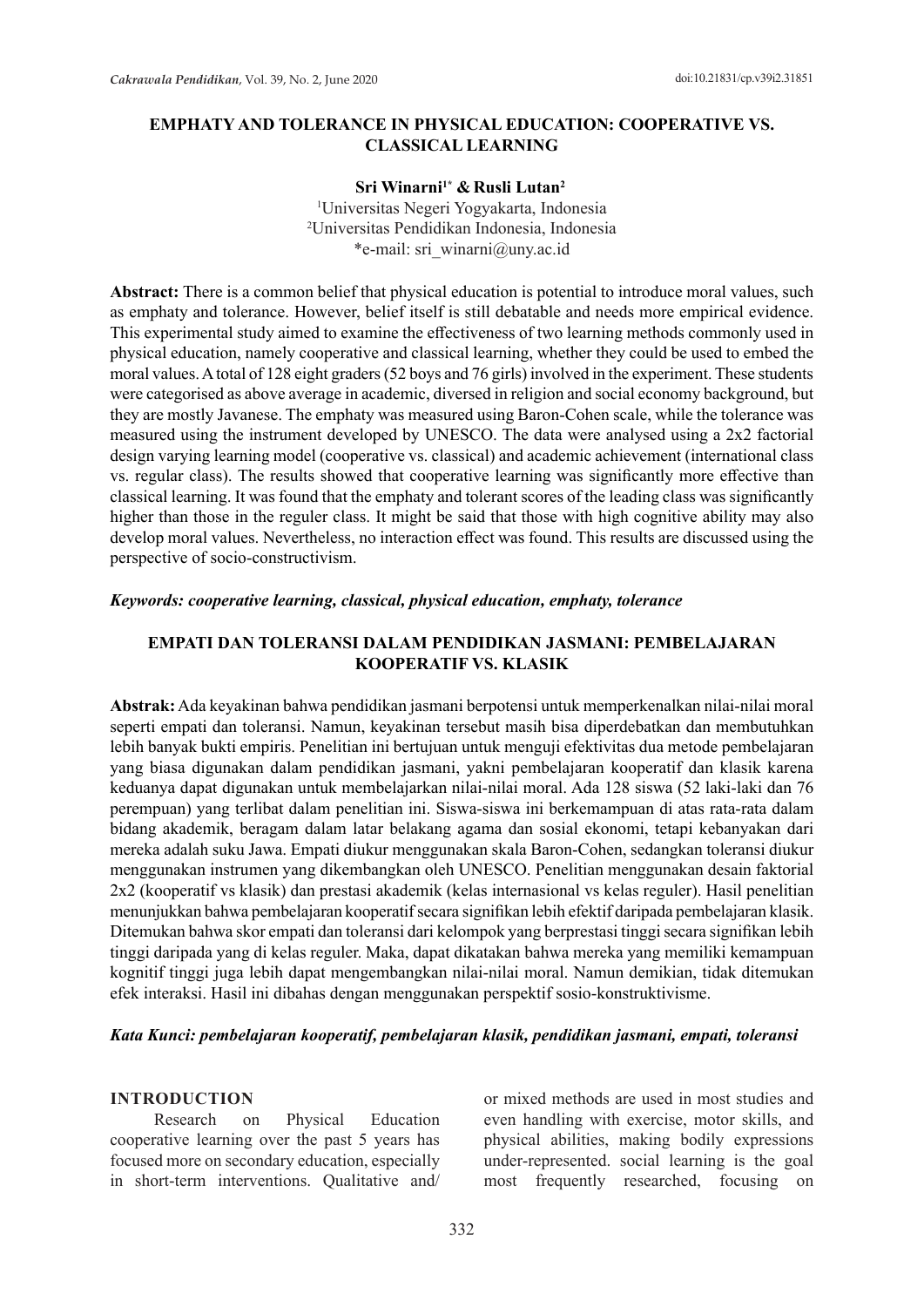motivation, group climate, and teacher-student interaction (Bores-garcía, Hortigüela-alcalá, Fernandez-rio, González-calvo, & Barba-martín, 2020). Recently, the issue of character building has widely spread including belief that physical education should take part to contribute. Schools may seem ideal places to teach children about tolerance and harmony as stated by Pfeifer, Brown, & Juvonen (2007) in Society for Research in Child Development about Teaching Tolerance in Schools: Lessons Learned Since Brown v. Board of Education about the Development and Reduction of Children's Prejudice

Discussions on this topic have been started decades ago. Schaps, Battistich, & Solomon (1997) stated that concept of affective development as the objective of physical education has been introduced since more than 160 years ago, and problem with morality occurs usually when students are challenged to balance their right and obligation with these of the others. Kleiber & Robert (1981) indicated that children who participated in competitive sports tend to decrease their prosocial behavious. Shields & Bredemeier (1995) argued that maturity in moral reasoning of athletes is lower that that of nonatheletes in the same age, while Orlick (1981) found that physical activity gives positive impact to their cooperative attitude. Environment may internalize values to oneself (Maksum, 2007; Bredemeier & Shields, 2006: Weinberg & Gould, 2003). Nevertheless, character building requires a process of reorganization and transformation of basic reasoning structures already possessed (Maksum, 2007; Bredemeier & Shields, 2006).

Arguably, there are two character values, tolerant and emphaty, that are presumably could improve quality as an individual in terms of building relationship with others. Bolton (1979) stated that emphaty is an ability to see and listen to others in order to understand the happenings from the perspective of the others. Emphaty is important to build constructive communication. It is oneself responsibility to develop emphaty (Zuchdi, 2008). Having emphaty, at work in particular, also motivates other workers to accomplish their job tasks.

Turning to tolerant, generally it is seen as representation of character to respect or accept opposite opinion, ideas, belief, habit, attitude, or even religion (Pusat Bahasa Departemen Pendidikan Nasional Republik Indonesia, 2008). Similarly, UNESCO (1995) explained tolerance as respect, acceptance and appreciation for all kind of differences with regard to culture, expressions or way of life. Tolerance is respect, acceptance, and appreciation for so many differences in terms of culture, the form of one's expression and the way or way of being human. That includes knowledge, openness, communication, and freedom of thought, conscience and trust. Tolerance is a harmony in differences. Tolerance is not only a moral obligation, but also a political and legal requirements. Tolerance is a virtue that makes world peace possible, transforming war culture into a culture of peace.

Tolerance, in a broad sense, can be understood as "Accepting differences" (Knauth, 2010). In line with this opinion, Knauth (2010) explained that tolerance is widely regarded as a common shared value that is indispensable to guarantee the cohesiveness of a plural society. This is based on findings about the tradition of conflict, division and separation between people from different cultural and religious backgrounds, partly rooted in the development of nation states in Europe and partly rooted in the colonial role of these countries. As long as the traditions and practices of social intolerance and exclusion are not overcome, social cohesion in society is threatened with extinction. According to Knauth (2010) tolerance is based on two conditions: first, there must be a situation of difference or plurality, and second, there must be some reason for passively or actively accepting (even respecting) a situation of difference. Taking the concept of broader scope, tolerance is to analyze the understanding of differences or plurality which are various situations of tolerance, and various different theories and reasons for accepting (or not accepting) this diversity. In this way we can also get a more precise understanding of "tolerated", which is the right tolerance limit.

Tolerance is respect, acceptance, and appreciation for so many differences in terms of culture, the form of one's expression and the way or way of being human. That includes knowledge, openness, communication, and freedom of thought, conscience and trust. Tolerance is harmony/harmony in differences. This is not only a moral obligation, but also political and legal requirements. Tolerance is a virtue that makes world peace possible,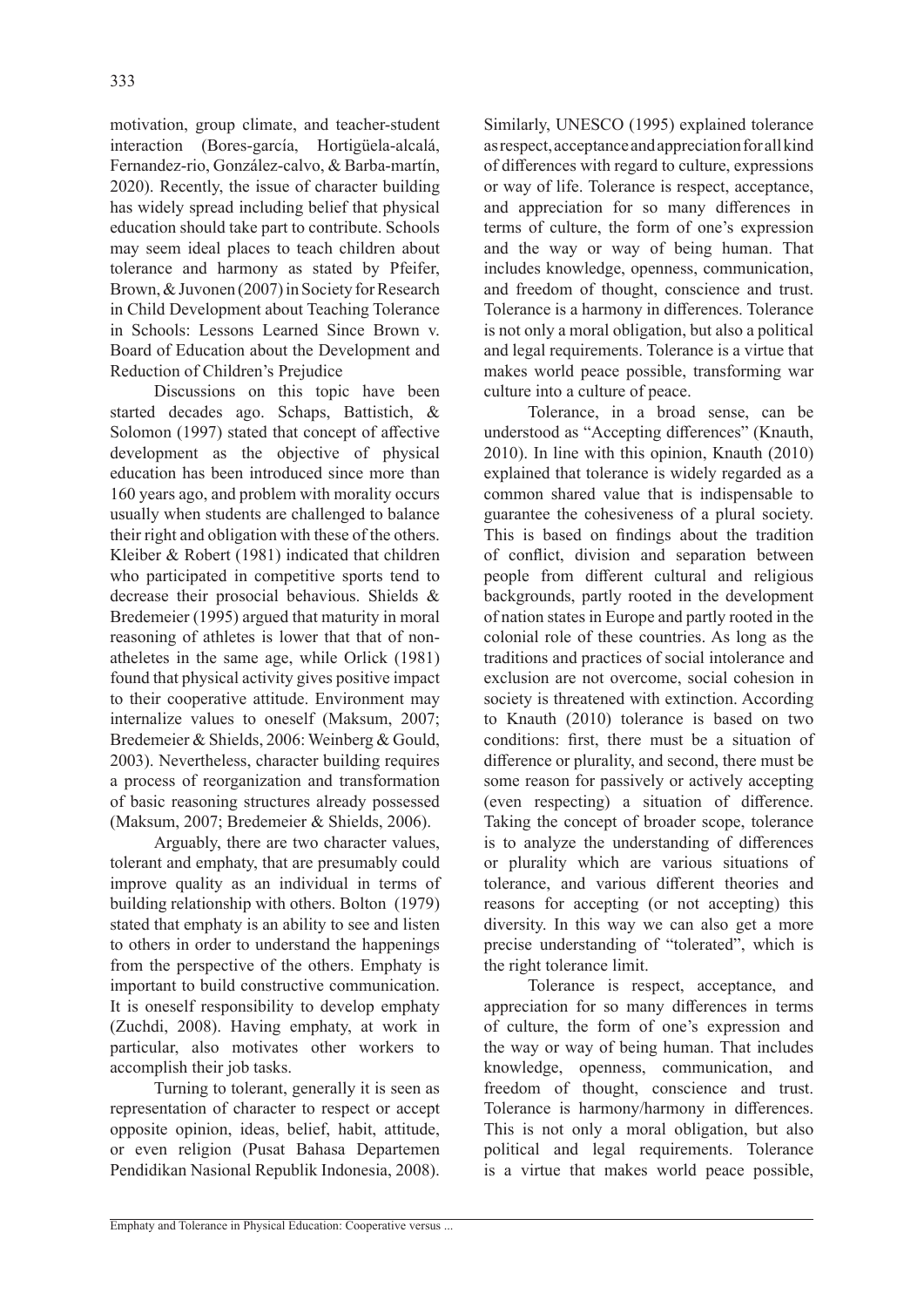transforming war culture into a culture of peace.

United Nations Educational, Scientific and Cultural Organization (UNESCO) Article 4 of the declaration of tolerance states that education is the most effective way to prevent intolerance. The first step in tolerance education is to teach people about their shared rights and freedoms, so they can be respected, and to promote to protect others. Furthermore it is mentioned that education for tolerance must be considered as an urgent necessity, that is why it is necessary to promote systematic and rational methods of teaching tolerance that will address cultural, social, economic, political and religious sources as intolerance, the main roots of violence and exclusion. Educational policies and programs must contribute to the development of understanding, solidarity and tolerance between individuals and among ethnic, social, cultural, religious and linguistic and national groups.

There are four ways to teach tolerance to children (Allport, 1960). First, introduce diversity. Start by giving an understanding that there are various ethnicities, religions, and cultures. Tell the child even though other people have different religions or tribes, humans are actually the same and cannot be discriminated against. Introducing diversity as early as possible can later foster a spirit of tolerance for children to better see differences that exist more wisely. Secondly, differences are not for hatred. Teach children that differences exist, don't respond to hatred, because hatred will make people sad and hurt others. Try to encourage children to assume if they are hated because of differences, they will certainly feel sad. With that, they feel more empathy and tolerate what others feel. Third, give an example. Don't just tell him through words, but also real examples. If you meet someone using religious symbols that are quite extreme or someone who has a different skin color, don't look at him with strangeness, let alone say something hateful and teasing. Fourth, tolerate for peace. Tell students that tolerance is needed. If there is no tolerance, many people will be hostile and hate one another. Explain if that happens, it will not be comfortable when attending school or playing.

Wuest & Bucher (1995) stated that physical education is an education process. The physical education cannot be apart from education since it affects individual development to the potential, and to be a human being (Harisson & Blackmore, 1989). Contributing factors to the impact of physical education might include teacher quality and model of learning that will directly influence how students build their cognitive structure on the moral values (Hardman, 2003; Clifford & Feezell, 1997).

It is widely agreed that competent teachers are those who are able to teach meaningfully using creative and innovative methods. In fact, however, many teachers use monoton, one way teaching methods to drill knowledge on specific skills in sports, without comprehensive evaluation (Maksum, 2005). Accordingly, teachers should devote some efforts to implement various method of teaching.

Lickona (1991) asserted that character education can be facilitated using cooperative learning since character education is more focused on building social skills, not just cognition. Slavin (2005) argued that the foci of cooperative learning is to gather students in heterogeneous groups and usually be conducted in several weeks or months. The success of cooperative learning might depend on several factors, such as positive interdependance, face-to-face interaction, individual and group accountability, inter and intrapersonal skills and group processing (Johnson, Johnson, & Holubec, 1993). Therefore, implementing cooperative learning should take these factors into account by making sure whether the group members understand their role. Cooperative learning creates positive interpersonal relationships characterized by personal and academic support and promotes greater psychological health and well-being (including self-esteem and social competencies) (Johnson, Johnson, & Smith, 2013).

The decrease of emphaty and tolerance among teenagers should become our concerns, for example, street fighting among students, sport supporters, between religion followers or the others. There could be many reasons behind this social disharmony, perhaps the failure to understand differences on culture, language, gender, ethnic, and religion triggers the subjective behaviour such as disrespectful, forcing others, egoicetrism, dispoointed and angry.

Another social changes may be created by school system. Recently, there have been selected schools that accept top students, and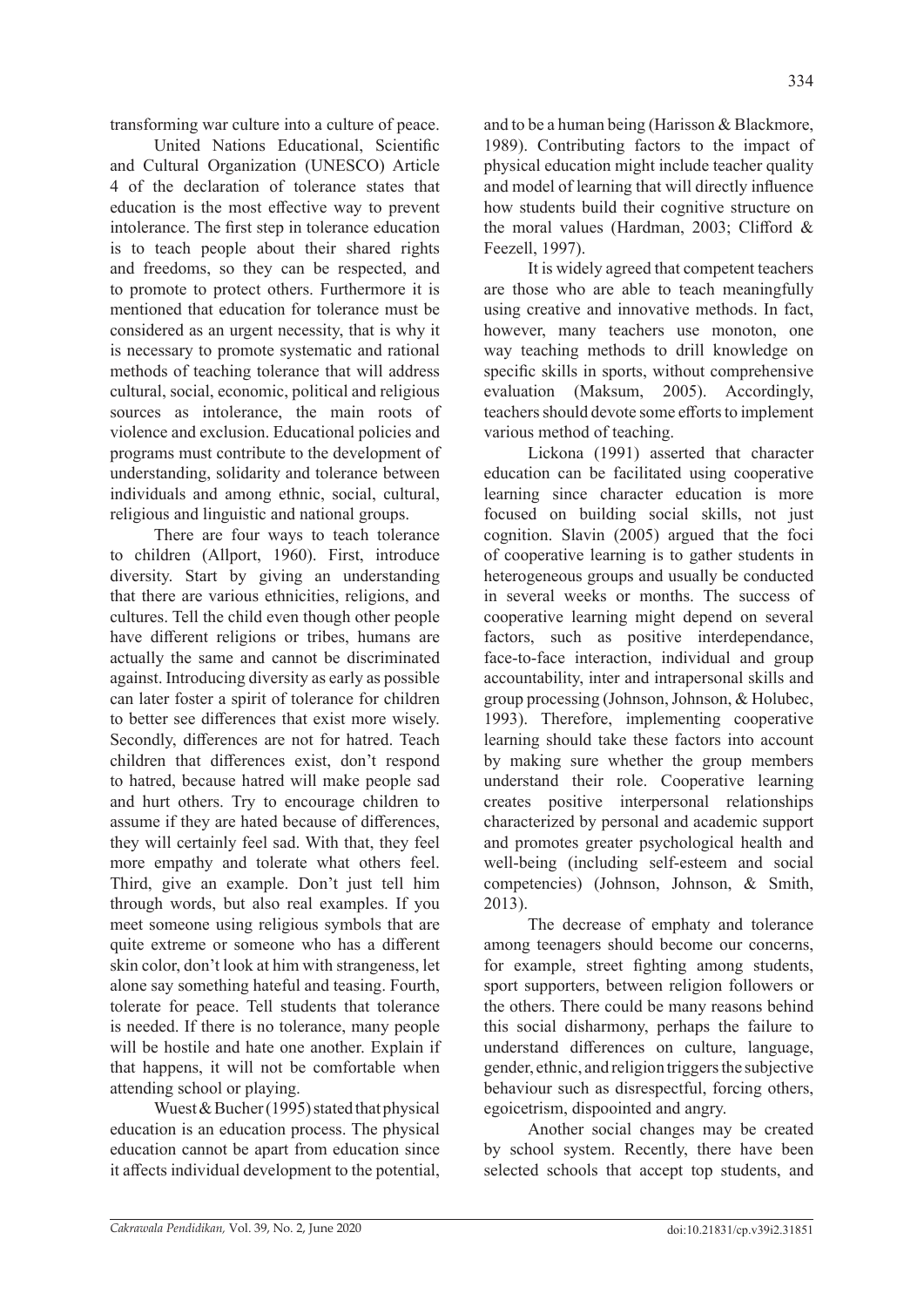facilitate acceleration. It has been heard that these students tend to think that they are different than those in regular classes. This can also be seen in the classroom that they like to compete with the others. It has been observed by the researchers that emphaty and tolerance started to disappear in the selected classes. For an example, they do not care of each other when their classmate needs help for completing tasks, or sick. Sharing was also getting less. In short, it seems like becoming part of selected class made the loose of emphaty and tolerance. This behaviour disregards the importance of values and character building during school. Indeed, moral belief may depend on cognitive ability (Weinberg & Gould, 2003). The accelerated class contains students with cognitive achievement above average, but more competitive to the others.

Based on the background of the problem as described above it can be said that through cooperative learning in values-based physical education there is experience available to develop moral values of empathy and tolerance that can be achieved through positive dependence and interaction with other students. Through real experience in dealing with and listening to others, it is hoped that core values can be achieved to bring about peace, respect for others, tolerance, cooperation, responsibility, solidarity, discipline, honesty are part of fostering the character of the nation and character building. The embodiment of the core values of physical education will not be separated from the teacher's role in managing learning, namely learning that is more centered on students who are more actively learning with cooperative learning together and experience more experiences on the value of empathy and tolerance, than on the other hand centered on material and the teacher is more active with classical learning.

# **METHODS**

### **Design**

This quasy experiment used a 2 by 2 factorial design involving academic achievement (international class vs. Regular class) and learning model (cooperative learning vs. classical learning).

### **Participants**

There were 128 students (AGE 13-14 years old) participated in the research voluntary, differ in terms of ethnicity, races, and religion, however the participant's intelligence level are quite similar, they were choosen from a selected school in Yogyakarta, Indonesia. All students had used the same curriculum of physical education. This participants can be seen in the Table 1.

## **Data collection**

Emphaty and tolerance were measured using a psychology scale adopted from *Empathy Quotien* by Simon Baron-Cohen (2003) consisting of 60 items (40 items for emphaty and 20 distracting items), permission granted. This tool was translated into Indonesian languange, as the participants are native Indonesian. Face validity was conducted to test whether the translation has correct readibility. Meanwhile, the tolerance instrument used in this research was from the UNESCO (REF), consisting of 13 items. The Empathy Quotient from Simon Baron-Cohen was chosen since it can be used for all age level and psychological development, as well as it has high reliability (Alpha Cronbach  $=$ .97). The tolerance quotient has reliability .8333.

|                             |             | Number of    |                       |  |
|-----------------------------|-------------|--------------|-----------------------|--|
| <b>Groupings</b>            | <b>Boys</b> | <b>Girls</b> | <b>Learning model</b> |  |
| Selective class - cluster 1 |             |              | Cooperative learning  |  |
| Selective class - cluster 2 |             | 15           | Classical learning    |  |
| Reguler class - cluster 1   | 14          | 24           | Cooperative Learning  |  |
| Reguler class - cluster 2   | 16          | 22           | Classical learning    |  |

**Table 1. Groupings of Participant based on the Learning Model**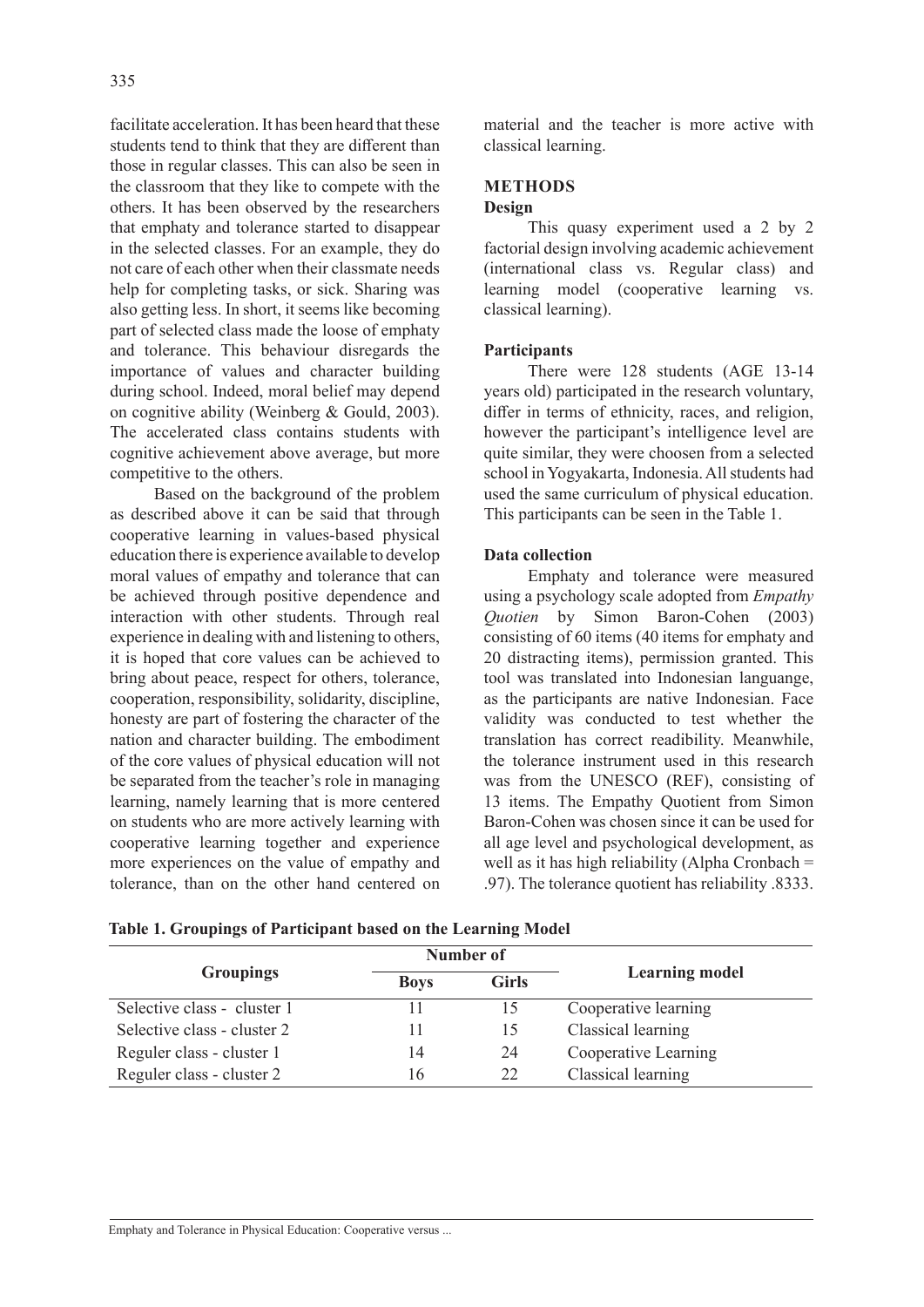### **FINDING AND DISCUSSION Findings**

Data on the measurement of empathy and tolerance were carried out twice, namely at the beginning and at the end of treatment. The results of the multivariate analysis of variance (Manova) significance test showed that the significance value on the learning model variable  $p = 0.01 \le 0.05$  which can be concluded that there is an influence of the learning model on the moral values of empathy and tolerance. Likewise the type of class shows the value of  $p = .00 < .05$ which can be concluded that there is an influence of class type on the moral values of empathy and tolerance. But there is no effect of the interaction of class types with the learning model together on the moral values of empathy and tolerance, because the value of  $p = .231 > .05$ .

Table 2 shows that there were differences in empathy scores between the four groups. Significant increase in the average empathy score occurred in three groups except in the regular group using the classical learning method.

Table 3 shows that there were no significant differences between the average scores of tolerance in all groups. In all groups, there were an increase in the average tolerance score at the pre-test and post-test but not significant.

### **Discussion**

The results of the research hypothesis test shows that there are differences in cooperative and individual learning models in developing student empathy and tolerance, this means that physical education learning that is packed with cooperative learning makes it easy for students to build their moral values of empathy. As a learning model, cooperative learning has been planned with a pattern of group learning strategies that involve group collaboration, individual and group interactions, group responsibilities lead to social situations that are able to present various scenes of empathy (understanding and feeling what other people feel).

Comparative studies on goal-free problems have been studied between individuals and collaborative learning. Although it was found that individual learning scored significantly higher than collaborative learning; however, during the acquisition phase, individuals experience a cognitive load is much higher than collaborative learning. No interaction effect patterns were shown. (Sugiman, Retnowati, Ayres, & Murdanu, 2019). Direct experience that provides a variety of social situations in physical activity, the ability to assimilate new concepts (concepts of empathy) and reflect them in the form of behavior that students perceive as acts of empathy, it is very possible that the moral values of empathy flourish. This is in line with the opinion that socialization can affect children's empathy through providing opportunities to play the role of others in positive contexts that can help sharpen cognitive sensitivity to others and help children pay more attention to others so as to enhance and expand their empathic abilities (Hoffman, 1982 in Kurtines & Gerwitz, 1992).

| Table 2. Interaction of Differences in Mean Values of Empathy |  |  |  |
|---------------------------------------------------------------|--|--|--|
|---------------------------------------------------------------|--|--|--|

|                           | <b>Tolerance Mean</b> |        |           |           | F      |                    |  |
|---------------------------|-----------------------|--------|-----------|-----------|--------|--------------------|--|
| <b>Grouping</b>           | <b>Pre-test</b>       | SD     | Post-test | <b>SD</b> | Count  | <b>Table (.05)</b> |  |
| International-Cooperative | 39.2308               | 7.9363 | 49.5385   | 4.6753    | 7.5222 | 3.9224             |  |
| International-Classical   | 38.1923               | 6.7053 | 42.8846   | 7.1678    |        |                    |  |
| Regular-Cooperative       | 37.7632               | 7.0727 | 41.5789   | 6.8522    |        |                    |  |
| Reguler-Classical         | 37.8333               | 8.1504 | 38.8889   | 7.5962    |        |                    |  |

| Table 3. Interaction of Difference in Mean Tolerance Value |  |  |  |  |
|------------------------------------------------------------|--|--|--|--|
|------------------------------------------------------------|--|--|--|--|

|                           |                | <b>Tolerance Mean</b> | F                |        |        |                    |
|---------------------------|----------------|-----------------------|------------------|--------|--------|--------------------|
| <b>Grouping</b>           | <b>Pretest</b> | SD.                   | <b>Post-test</b> | SD.    | Count  | <b>Table (.05)</b> |
| International-Cooperative | 20.3462        | 2.7414                | 21.5385          | 2.1583 |        | 3.9224             |
| International-Classical   | 19.6538        | 2.6221                | 20.8846          | 2.2508 |        |                    |
| Regular-Cooperative       | 18.5000        | 3.0910                | 20.4737          | 3.1083 | 2.9912 |                    |
| Reguler-Classical         | 18.6389        | 2.6635                | 19.7778          | 2.5536 |        |                    |

*Cakrawala Pendidikan,* Vol. 39, No. 2, June 2020 doi:10.21831/cp.v39i2.31851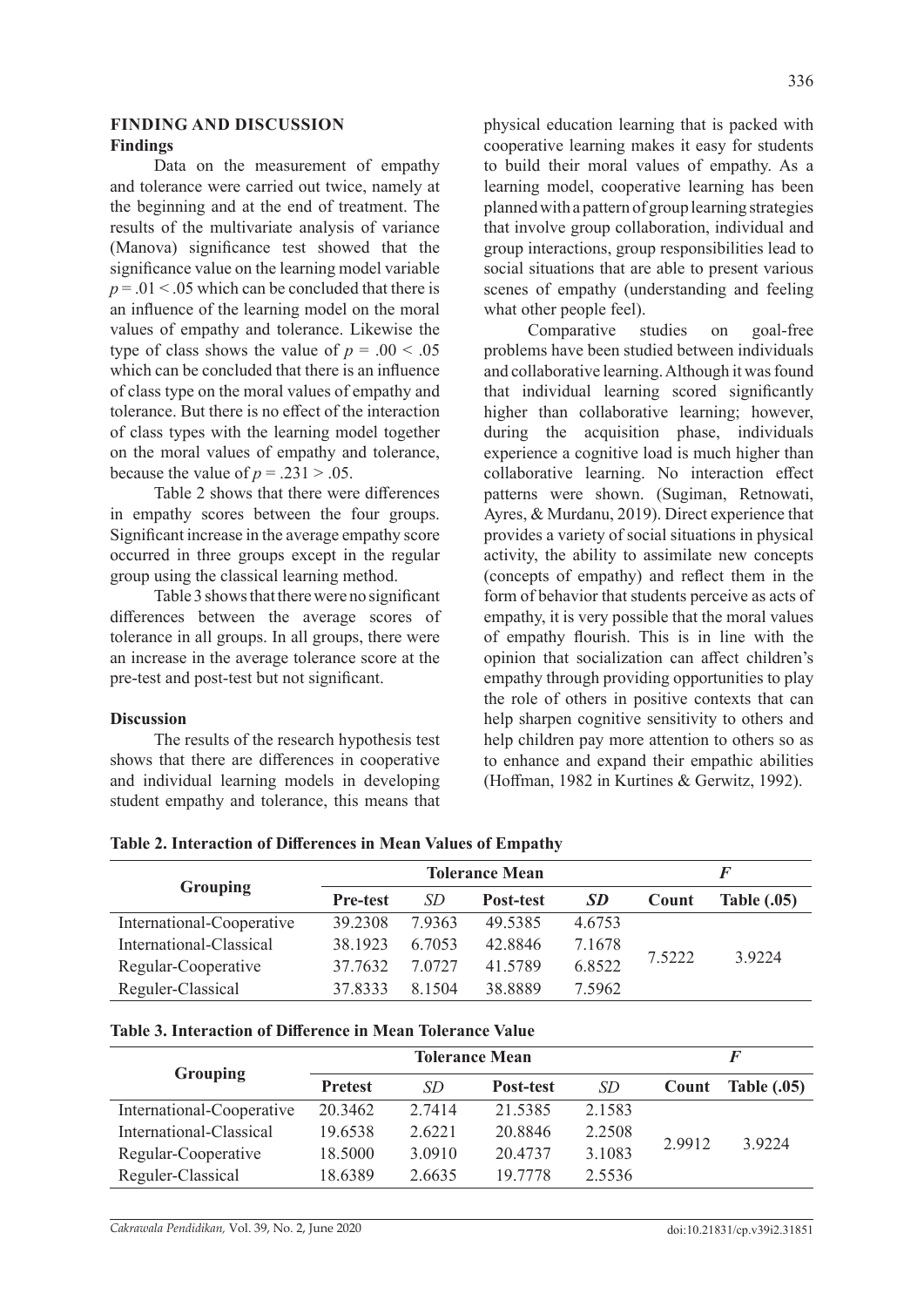Timpe argues that interactions with groups who follow feelings sensitivity training will increase feelings sensitivity so they have higher empathy (Zuchdi, 2008). Likewise with Carl Rogers who argues that to build constructive communication relationships requires empathy which is able to feel what is felt by others without being influenced by that person. Empathy consists of a combination of understanding other people, understanding the situation, and how to communicate with others (Bolton, 1979). A person's empathy not only helps constructive change, but also helps that person develop his personality in a positive direction (Bolton, 1979; Zuchdi, 2008). Empathy is one thing that can predict cognitive flexibility significantly while interest in reading do not (Certel, Bahadır, Kabaca, & Seraki, 2018). Furthermore, students' empathy abilities are affected by sports training (Yigiter & Pelin, 2013).

One important target in teaching empathy and tolerance is to teach and practice systematically on each lesson. Thus, schools are seen as a place to develop the values needed to live a good life. Humanist education system, which is able to position students as individuals and community members who need to be assisted and encouraged in order to have effective habits, a combination of knowledge, skills, and desires (Zuchdi, 2008). The combination of the three harmoniously causes a person or a community to leave dependence towards independence, and interdependence. Interdependence is very much needed in modern life because increasingly complex life can only be overcome collaboratively so harmonious relationships are needed through conflict resolution skills.

The results of research by Fernandez-Rio, Sanz, Fernandez-Cando & Santos (2017) show cooperative learning can increase student motivation, Cooperative learning that is applied sustainably can increase the type of motivation that is most self-determined, intrinsic motivation and identified regulations, in middle school students. Likewise, the research of Darnis & Lafont (2015) which shows that cooperative learning with oral discussions between peers about the goals and strategies of the game facilitates the development of motor and tactical skills, while dyadic interactions show the superiority of dyadic conditions that are slightly asymmetrical. Students' perceptions after experiencing Cooperative Learning for a long period of time reflect four positive ideas (cooperation, interconnectedness, pleasure, novelty) and negative (disappointment).

Both positive and negative ideas must be considered when applying Cooperative Learning in physical education, because students experience it. Cooperative learning in physical Education and sports have also been proven to improve children's basic movement skills (Norito, Dlis, Hanif, & Iqbal, 2019). In physical education, teachers need to position effective learning as the main goal of their teaching to help students learn to appreciate their own and others 'contributions, become more independent, adapt to peer teaching according to their own and others' needs, and think of abilities in terms of contributions and not just performance (Casey & Fernandez-rio, 2019).

Physical education contains scenes of learning that are together, nuance of interaction between students, fun packed in cooperative games to give the experience of sensing the feelings of others, understanding the feelings of other people, to respect the feelings of others. The strong impact of cooperative learning on the growth of moral empathy and student tolerance rather than the impact of classical learning can be seen in the average score of empathy and tolerance in both learning models and field observations when students demonstrate the ability to accept the feelings of others, understand the presence of others, feel the presence of others, and do caring attitude towards others. This form of empathy is seen in the way students think, feel, and act on the stimulus of the motion task given to students. The creation of motivational ambience that is oriented to motion task could enforce participants to focus on the task rather than their own ego so they can justify their own ability based on the appeareance than through the improved social comparison.

In Physical Education learning, the cooperative learning intentionaly structuring model influences self-disclosure and selfawareness (Stiadi, Ma'mun, & Juliantine, 2020). Physical education should choose learning strategy or model as an effort to facilitate emphaty and tolerance. Considering that these values concern about how individual exists in their social community. Cooperative learning is seen as the most suitable as its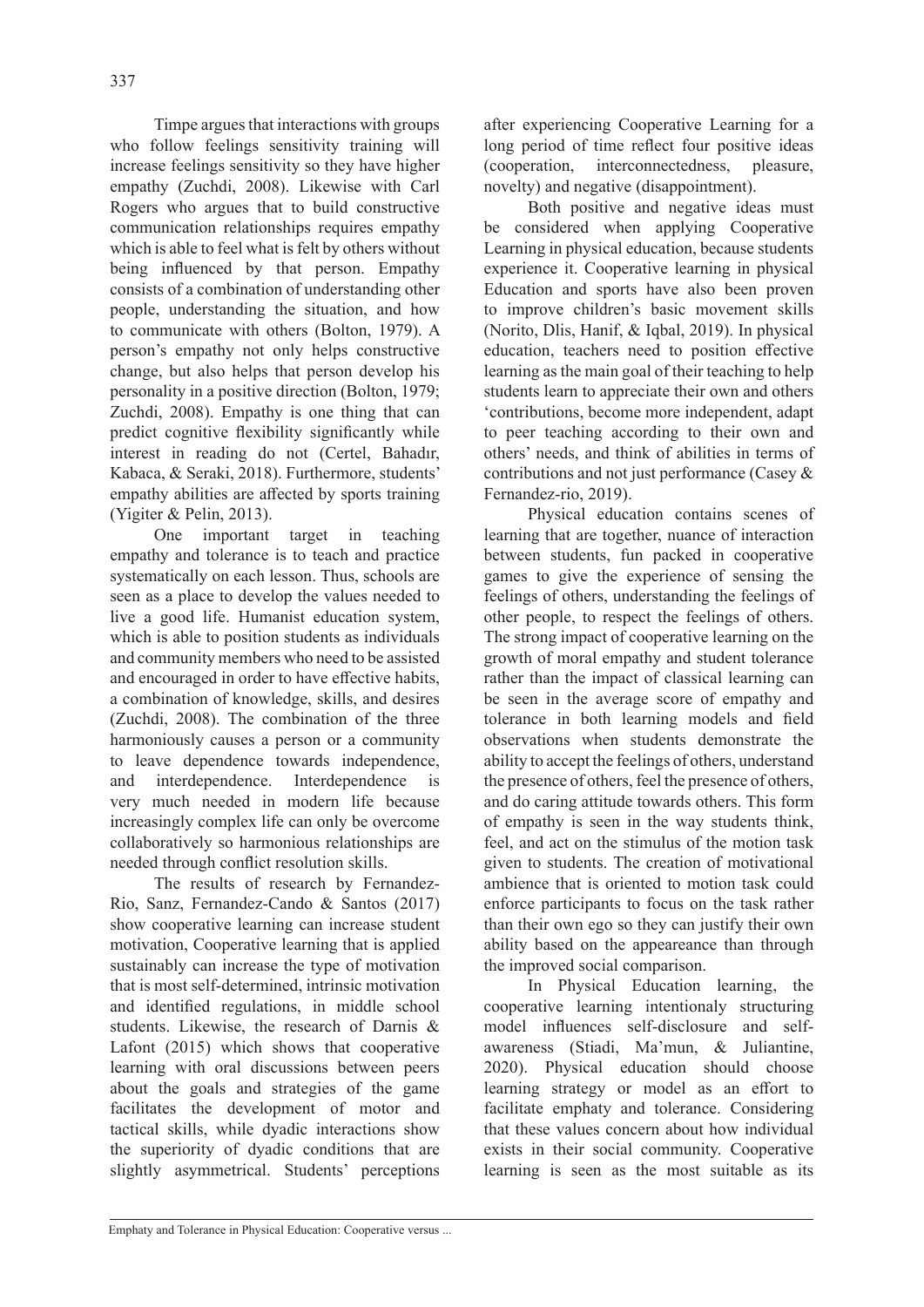positive interdependence may assist learners to develop social values. Through cooperative learning, physical education enable students to build values by interacting with the others for a specific purpose.

Nevertheless, teachers are expected to manage classroom, therefore students are actively learning the subject matters as well as values of emphaty and tolerance. On the contrary, when classical method is used, social values are less likely to be used since learners tend to individualy work on their task although sitting with the others in the classroom. This finding is confirmed by study White (2010) found that a socio-culturally framed behaviour-management programme facilitated through the delivery of mediated cooperative-learning activities have a positive impact on pupil behaviour and selfregulation.

Furthermore, it is argued that understanding about values is related to cognitive building. The better the cognitive process, the better the understanding of values. The purpose of this research is to obtain empirical evidence the impact of cognitive achievement and learning method in developing emphaty and tolerance during physical education. It is hypothesised that when students with higher achievement are directed to learn values through cooperative learning, they would learn it better than the reguler students. Relationship between physical education, cooperative learning, emphaty and tolerance in this study may be depicted in Figure 1.

Referring to the grand design of character education (Kemendiknas RI, 2010) describes that character education is a process of civilizing and empowering noble values in the environment of the education unit (school), family environment, and community environment. These noble values come from educational theories, educational psychology, socio-cultural values, religious teachings, Pancasila and the 1945 Constitution, and Law No. 20 of 2003 concerning the national education system, as well as the best experiences and real practices in everyday life. The process of civilizing and empowering these noble values also needs to be supported by the commitments and policies of relevant stakeholders including the support of necessary facilities and infrastructure.

In line with that Dewantara (1961) explains the embodiment of culture has three types or types: 1) recognize the sense of inner minds or moral, (2) recognize the progress of wishful thinking, and (3) recognize intelligence. Included in the culture of inner mind are religion, customs, state administration, social and so on. Culture of wishful thinking includes teaching, linguistics, science. Cultural types of intelligence include agriculture, industry, shipping, arts and others. Culture is the fruit of human action, arising from the maturity of the mind, the subtlety of feeling, the intelligence of the mind, and the power of the will. In the context of culture, Indonesian society is based on kinship, mutual cooperation, socialism, communalism. Every citizen is obliged to sacrifice and let himself live for the family, but the individual remains un ruled, as a 'lord' as well (Dewantara, 1961).

Modern socio-cultural theory emphasizes the child's opportunity to learn on social norms and practices. The social characteristics and cultural context when children develop affect their activities and participation. In discussions what is given by the community and culture creates and publishes social activities and interactions



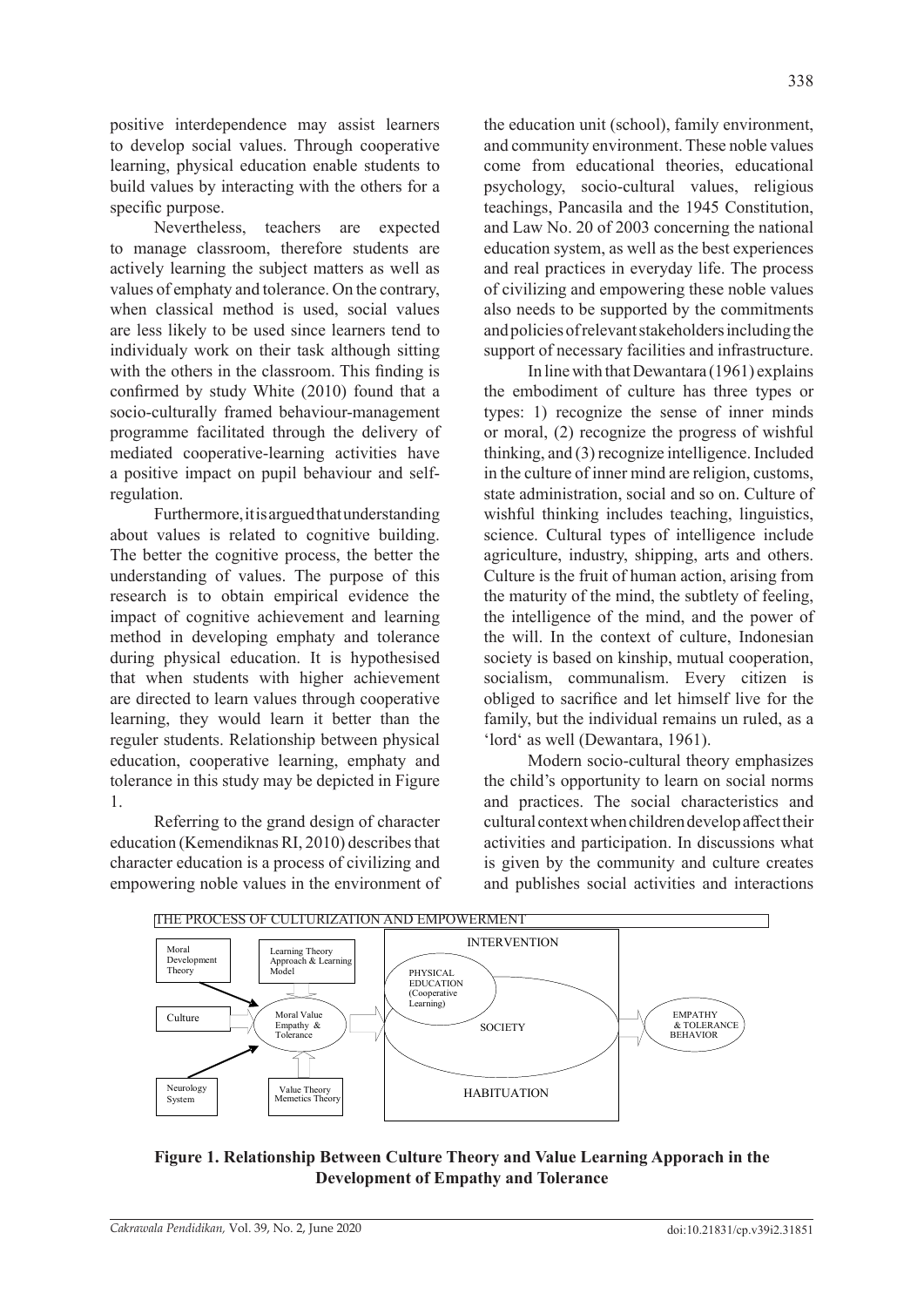that may be suitable for children. Socio-cultural theory also has potential implications for educational practice. First, it is suggested that students' knowledge needs to be conceptualized in the context of their ability to organize tasks with a supportive social interaction, and it needs to be rated in an interactions not in a separated appeareances.

Secondly, socio-cultural theories occurring in certain interactions (such as collaboration with more skilled friends), might benefit students. Third, the socio-cultural perspective is focusing their attention on how children learn to use cultural devices and different models that are used to teach children, know how to use devices like that, can have a different improvements for children's learning. Finally, the socio-cultural perspective provides a framework to observe and understand social interaction that takes place in educational devices and in formulating theories about how children make a behavioral changes.

In character development, the subject of physical education as an intermediary (as a medium and message), namely as a vehicle for culture and individual empowerment. With this understanding, the role of educational character can be carried out for all subjects, including physical education subjects. Schaps *et al.* (1997) agreed that the concept of affective development as an educational goal through physical education was introduced more than 160 years ago. A variety of recent research supports opinions about the preparation of education in the physical can support the development of student character. Weinberg & Gould (2003) states that sports extracurricular activities have the potential to connect children to a positive behaviour, on several grounds: first, sports intrinsically motivates adolescents, secondly, it involves a continuous attempt to participate towards the desired goals, third, sports requires a groups of experiences, makes an adaptation, and learning to overcome problems. Research has also proven the fact of adolescent participation in sports activities could reduce criminal behavior.

Character building is not a process of finding various kinds of rules and good traits, but a process that requires changes in the cognitive structure and stimulation of the social environment (Martens, 2004; Lickona, 1991). Furthermore, the development and formation of a person's character is influenced by the ability of cognition and the ability to capture while interacting with the socio-cultural environment. This result is also in line with the statement that a person's character is formed not only because of imitation through observation, but can also be taught through sports situations, exercise, and physical activity (Weinberg & Gould, 2003).

Thus, participating in sports activities does not automatically form individual values as internalization theory views, but what is considered as character values must be organized, constructed, and transformed into the basic structure of reasoning of individuals who participate in them (Stornes & Ommundsen, 2004; Stuntz & Weiss, 2003). Telama also states that although not many research results have shown the effect of physical education on students 'moral development, but it can be stated from a number of studies that physical education influences students' moral development (Auweele, Bakker, Biddle, Durand, & Seiler, 1998). This effect on moral development is very dependent on the style and method of physical education that teachers taught to their students. In another part it is also stated that one's morality has three components, namely: affective component, cognitive component, and behavioral component. The orientation of the moral development of students is achieved through the relationship of interaction between students and other students.

The core of the process is the physical education teacher designs and organizes the teaching process so that it fosters social interaction and adds discussion involvement, negotiation, and consensus-seeking. Knowledge about morals is obtained through affective and cognitive interaction in the form of group discussions before, on the sidelines of learning, and at the end of learning.

Bandura argues that in social situations, humans often learn much faster just by observing people's behavior. Observation teaches a number of possible consequences of a new behavior by paying attention to what will happen when others try it (Crain, 2015). Bandura (1977) further emphasized that character attitudes and behaviors (in this case empathy and tolerance) are learned through modeling or observational learning, reinforcement, and social comparison. This approach shows that a person's social learning history determines the level of moral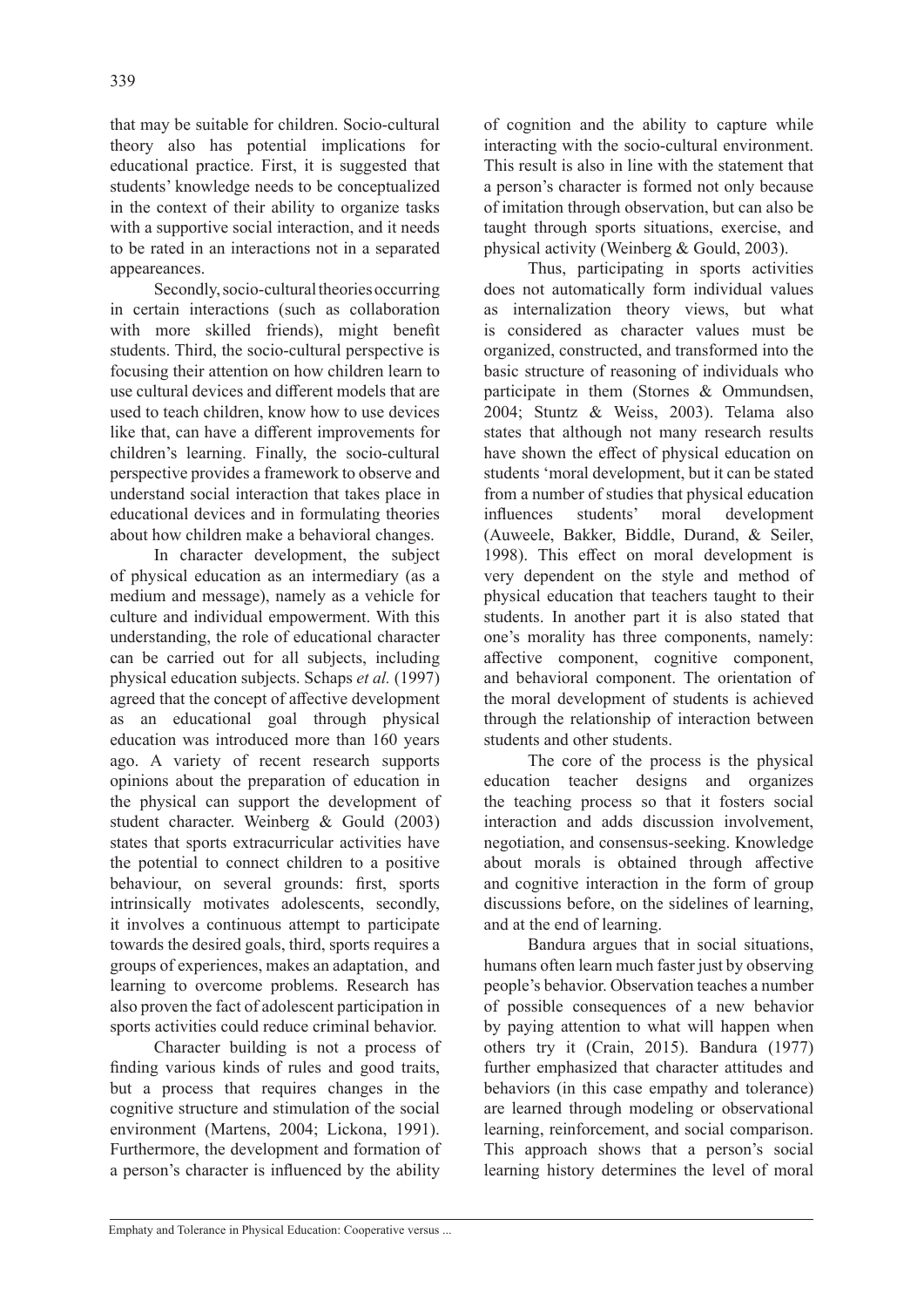behavior. Learning through observation is usually cognitive (Skinner), but Bandura prefers to call it a vicarious reinforcement process (reinforcement through empathic observation, feeling as if we are doing it).

Such reinforcement is included in the cognitive process, formulating expectations of the results of behavior without acting directly from the situation itself. Furthermore according to Vygotsky (Crain, 2015), developmental changes occur in the internalization of social processes. The stages of moral development are hierarchical integration meaning that if a person rises to a higher stage it will be reintegrated with the structure of thinking at a lower stage (Crain, 2015). Value memes is a deep decision system for humans, not human types, which is distinguished by age, social class, ethnicity, culture, society and time period (Rosaldo, 2004).

An education system that is suitable for producing intelligent quality and noble character (good character) according to Zuchdi (2008) is a humanist education system, which is able to position students as individuals and community members who need to be assisted and encouraged to have an effective habits, a blend of knowledge, skills, and desires. The combination of the three harmoniously causes a person or a community to leave dependence towards independence, and interdependence. Interdependence is indispensable in modern life because increasingly complex life can only be overcome collaboratively. For that we need a harmonious relationship. One of the skills to build harmonious relationships is the skill of resolving conflicts, learning with groups and creating task assignments that trigger conflict and dilemmas can be agents for learning empathy and tolerance.

The learning model by applying cooperative strategies and experiential approaches is quite appropriate to support what Darmiyati calls a humanist education system. The planned cooperative procedure with the stages of the experiential learning cycle proved to be appropriate for developing student empathy and tolerance. More than that physical education learning with experiential learning prioritizes psychological changes and development when students interact with environmental experiences to form moral reasoning (Weinberg & Gould, 2003).

During the learning process, the learning situation requires students to determine an action to help their friends who cannot or do not help. As an example; help a group of friends with fewer pushup frequencies by counting more, or letting their friend do the assignment as a moral act that is right or wrong. In other words, in learning students are encouraged to be able to find reasons that underlie moral decisions that aim to control action. This is necessary so that a person can truly understand the moral decisions he takes, can identify good reasons that must be accepted and bad reasons that must be rejected or changed. Learners must be able to formulate changes that need to be made. A good reason is that which contributes to overcoming problematic situations.

This method allows intellectual development, fosters freedom of thought, and can integrate education processes and outcomes in harmony. In the learning process various moral dilemmas are provided. Like helping friends in other groups who fall but do not win, or do not help and can win. The concept of morality needs to be integrated with experience in social life. Moral thinking can be developed, among other things, by moral dilemmas, which require the ability of students to make decisions in very dilemmatic conditions.

In this way, moral thinking can develop from the lowest level of obedience to authority for fear of physical punishment, to higher levels, which are oriented towards fulfilling personal desires, loyalty to groups, carrying out tasks in society according to regulations or law, up to the highest, which supports truth or essential values, especially regarding honesty, justice, respect for human rights, and social care. Significant differences in empathy and tolerance scores in both international and regular class types show that cognitive levels greatly influence the ability to perceive moral concepts, such as the opinion of adherents of structural development emphasizing that the ability to reason morally depends on the cognitive level and mental development of people who are concerned (for example, the child's ability to think concretely or abstractly). Moral reasoning and behavior depend on the level of cognitive development of the individual (Weinberg & Gould, 2003).

The discussion from a neurological point of view found that empathy and tolerance are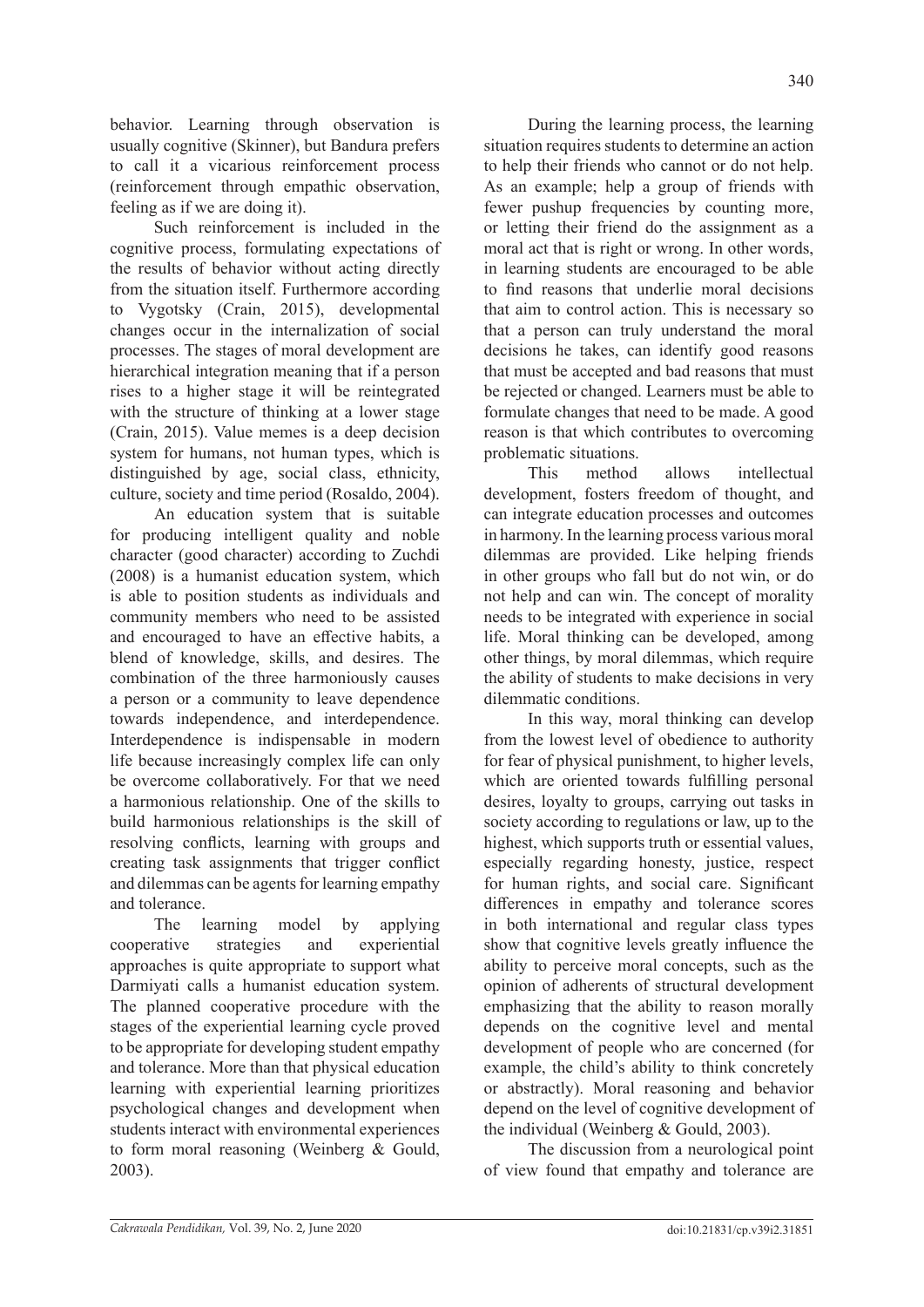always related to emotions. Meanwhile, emotions are more easily understood as emotional states, which have two major components, namely: 1) physical sensations from emotions; and 2) cognitive experience or feelings from the emotions themselves (Elias & Saucier, 2006). The development of this emotional state theory is based on cognitive - interpretation of events that are responded to emotionally. This theory states that the brain constructs emotional construct simultaneously to the sensations of other experiences. The brain gives signals from periphery, interpret, and translate them into emotional states. Thus, the same emotion can produce different feelings depending on the context of the event.

This theory states that cognitive processes are important in producing emotional conditions and the role of periphery (in the brain) is tasked with looking at organisms as potential situations. The flow of understanding of the emotional state based on this theory is: emotionally provocative stimulus gives rise to psychological arousal cognitive assessment of the situation and finally emotion. Cooperative learning provides situations that give rise to proper empathy and tolerance. For example: diverse groupings, joint experiences that require all students to interact with other students. Stimulation of a situation that gives rise to empathy and tolerance is provided by cooperative learning such as providing different tasks for each group member, warming up in the introduction to learning with various physical activities that require collaboration. Thus students will think automatically of what is perceived so that feelings of empathy and tolerance will emerge.

Visceral simulations relating to the inner-mind world of others are augmented by thinking based on conclusions about what other people's values, beliefs, and what is planned. In developmental psychology, this ability is called "theory of mind." The theory of mind is supported by one area of the brain, specifically: The Prefrontal Cortex (PFC) is the part of the brain that is tucked behind the forehead, around the bottom of the brow, and close to the ACC and insula, as well as others structure in the emotional central switchboard of the brain, called the limbic system. That part is the area of the brain that is activated, when someone enters into his own mental state and when thinking about other people.

Discussion of Socio-Anthropology Culture found that the existence of character education through learning the values of physical activities in physical education learning is also influenced by the level of cultural socioanthropology prevailing in a community. This shows that physical education in the effort to form the values of empathy and tolerance, as an individual personal character trait, is strongly influenced by implicit and explicit cultural structures. As an indicator of social interaction, moral tolerance and empathy are strongly influenced by the social environment that is formed.

Tolerance and empathy as a result of an interaction between the affective, cognitive, and behavioral domains of individuals requires a place that is relevant and conducive to the moral values that are believed, beliefs, and symbols or mores that apply in society. Culture that shapes behavior and at the same time influences people's faith and beliefs, influences moral empathy and tolerance. In addition, physical activities based on values also need to be in line and relevant to the conditions and cultural demands of the community. The existence of a social system is also related to other social institutions, such as the legal system that is put in place will also be associated with the formation of moral empathy and tolerance.

When the legal system does not work in accordance with the ideals of the law, such as the principle of justice, moral tolerance and empathy will also be damaged. The unclear legal system will affect the value of empathy and tolerance in society. Likewise, the existence of economic interference and technological progress and the existence of a political system that is not clear and unequivocal also will affect the existence of physical activity, but even at the same time it will also affect moral tolerance and empathy. This attachment then arises in the discussion of multiculturalism. It is interesting to continue to be studied and explored in the multicultural cultural constellation that will undermine the cultural values that exist and are believed by the public.

This study also found a practical guide to learning the value of empathy and tolerance through physical education, namely: (1) discussion and reflection of the moral values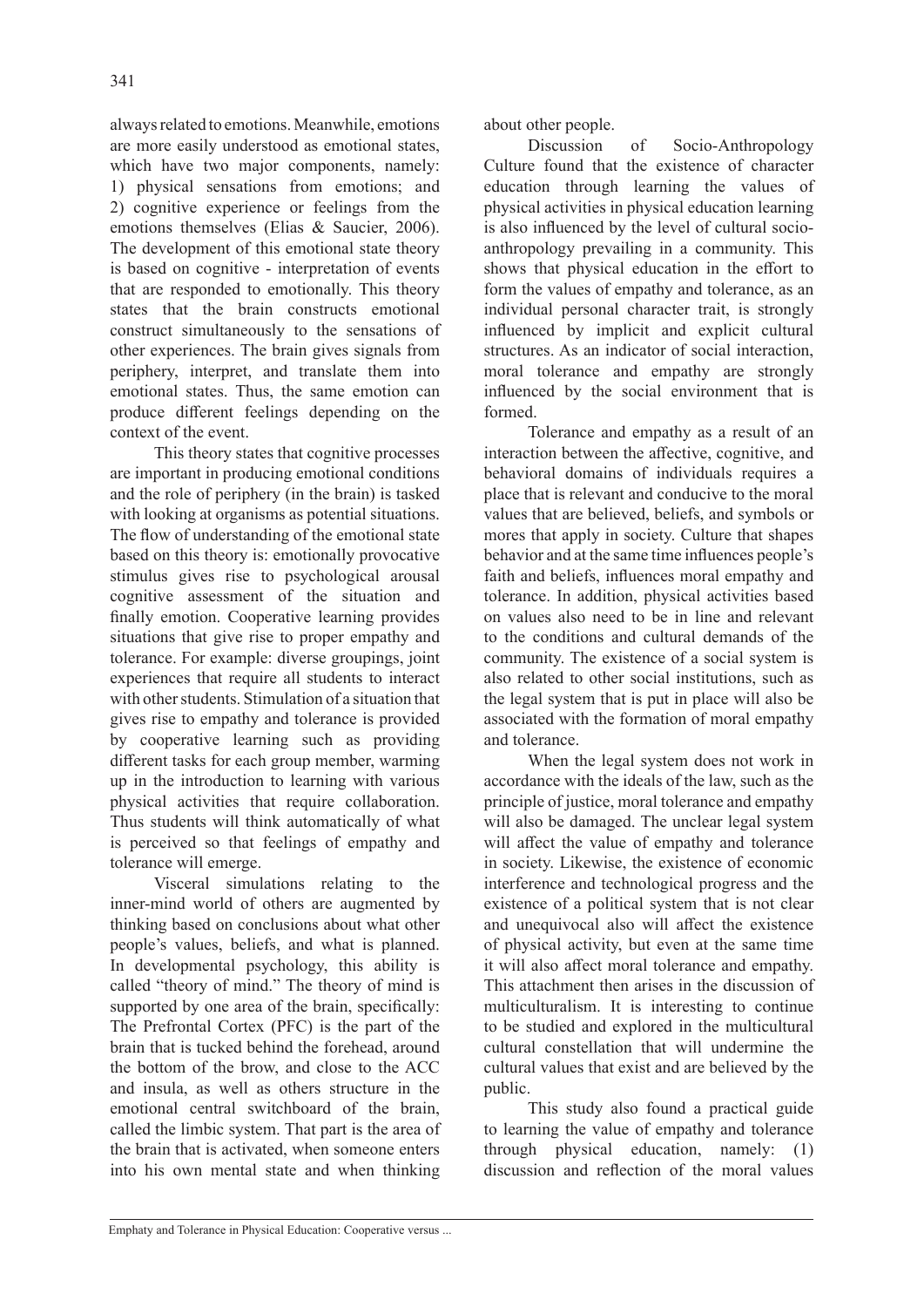of empathy and tolerance; (2) parsing the components of empathy and tolerance (for example: feelings of compassion, accepting other students, presenting other students, recognizing other students, giving responses); (3) dividing students into small groups; (4) creating interaction between students when learning a task (eg increasing the difficulty of a task of learning motion, increasing the number of players, complicating the rules of play; (5) creating group discussion pauses to foster empathy and tolerance through the ngreti (understanding), ngeroso (feeling), ngelakoni (doing) pathways; (6 ) develops learning tasks of motion / physical activity; (7) provides reinforcement to students who practice empathy and tolerance, and suspends the involvement of students who do not practice empathy and tolerance; (8) confirms and resumes student behavior, feelings, and thoughts about empathy and tolerance as well as the task of learning the motion carried out, as shown in Figure 2.

## **CONCLUSION**

The evidence gathered in this research leads to a conclusion that there is a significant different impact between cooperative and classical learning, whereas students could learn better to value emphaty and tolerant in cooperative learning. Students who have higher cognitive achievement seems to learn emphaty more meaningfully than those in average achievement. The interaction effect indicated that higher cognitive ability in cooperative learning will value emphaty and tolerant more significantly than the counterpart. The improvement of understanding on the philosophy of physical education for the school teachers, particularly related to the development of the objective of physical education should then be directed to contribute to the building of character of emphaty and tolerant. Teacher education, consequently, should include this cooperative model in the curriculum of preservice teacher education. However, teachers



**Figure 2. Interrelation Principle of Cooperative Learning for Empathy and Tolerance Learning in Physical Education**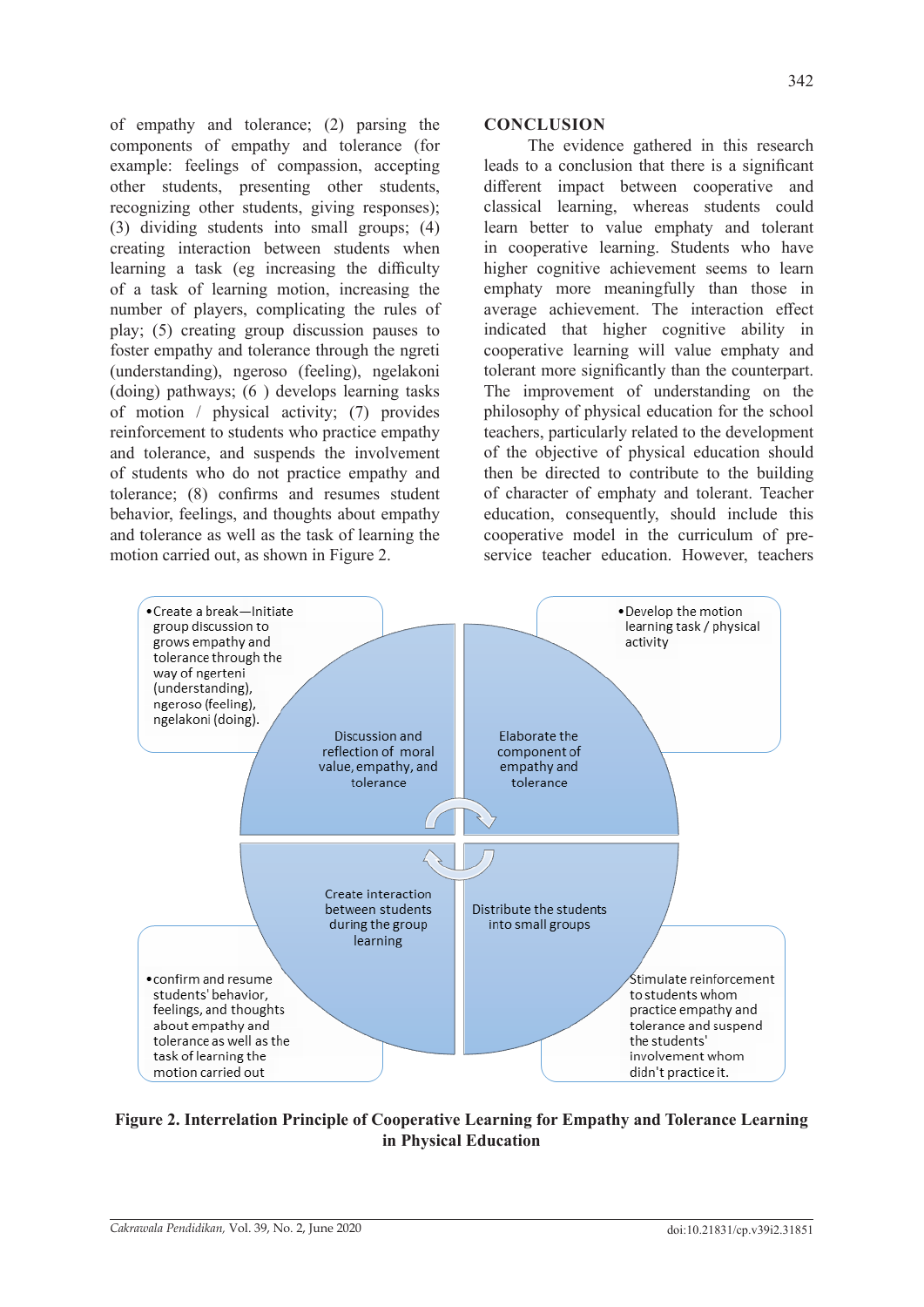need to be motivated to implement such character education in physical education. This can be done in collaboration with support by educators at the teacher training institute.

# **REFERENCES**

- Allport, G. W. (1960). *Personality: A psychological interpretation.* New York, NY: Henry Holt & Company.
- Auweele, V. Y., Bakker, F., Biddle, S. J. H., Durand, V. M., & Seiler, R. (1998). *Psychology for physical education.* Champaign, IL: Human Kinetics.
- Bolton, R. (1979). *People skills: How to assert your self, listen to others, and resolve conflicts.* New Jersy, NJ: Prentice Hall Inc.
- Bores-garcía, D., Hortigüela-alcalá, D., Fernandez-rio, F. J., González-calvo, G., & Barba-martín, R. (2020). Research on cooperative learning in physical education: Systematic review of the last five years*. Research Quarterly for Exercise and Sport*, *00*(00), 1-10. doi:10.1 080/02701367.2020.1719276.
- Bandura, A. (1977). *Social learning theory*. New York, NY: General Learning Press.
- Batson, D. C., Thompson, E. R, Seuferling, G., Whitney, H., & Strongman, J. A. (1999). Moral hypocrisy: Appearing moral to oneself without being so. *Journal of Personality and Social Psychology*, *77*(3), 525-537. doi:10.1037/0022- 3514.77.3.525.
- Bredemeier, B. J. L. & Shields, D. L. L. (2006). Sport and character development. *Journal of physical activity & health, 7*(1), 1-8. doi:10.1123/jpah.3.2.255.
- Casey, A., & Fernandez-rio, J. (2019). Cooperative learning and the affective domain. *Journal of Physical Education, Recreation and Dance*, *90*(3), 12-17. doi :10.1080/07303084.2019.1559671.
- Certel, Z., Bahadır, Z., Kabaca, H. E., & Seraki, A. S. (2018). Professional experience, tolerance, empathy and reading interests

as variables predicting cognitive flexibilities of physical education teachers. *International Journal on New Trends in Education and Their Implication*, *9*(3), 41-51. www.ijonte.org.

- Clifford, C., & Feezell, R. (1997). *Coaching for character*. Champaign, IL: Human Kinetics.
- Crain, W. (2015). *Theoris of development, concepts and applications*. New York, NY: Psychology Press.
- Darnis, F., & Lafont, L. (2015). Cooperative learning and dyadic interactions: two modes of knowledge construction in socio-constructivist settings for teamsport teaching. *Physical Education and Sport Pedagogy*, *20*(5), 459-473. doi:10. 1080/17408989.2013.803528.
- Denzin, N. K., & Lincoln, Y. S. (Eds). (1994). *Handbook of qualitative research*. California, CA: Thousand Oaks.
- Dewantara, K. H. (1977). *Bagian pertama: Pendidikan*. [Fisrt part: Education]. Yogyakarta: Majelis Luhur Persatuan Taman Siswa.
- Ebbeck, V., & Gibbons, S. L. (1998). The effect of a team building program on the selfconceptions of grade 6 and 7 physical education students. *Journal of Sport and Exercise Psychology*, *20*(3), 300-310. https://www.cabdirect.org/cabdirect/ abstract/19981812704.
- Elias, L. J., & Saucier, D. M. (2006). *Neuropsychology: Clinical and experimental foundations*. Harlow, UK: Persoen/Allyn & Bacon.
- Fernandez-Rio, J., Sanz, N., Fernandez-Cando, J., & Santos, L. (2017). Impact of a sustained cooperative learning intervention on student motivation. *Journal Physical Education and Sport Pedagogy, 22*(1), 89-105*.* doi:10.1080/17 408989.2015.1123238.
- Freeman, W. H. (2001). *Physical education and sport*: *In a changing society*. Boston, MA: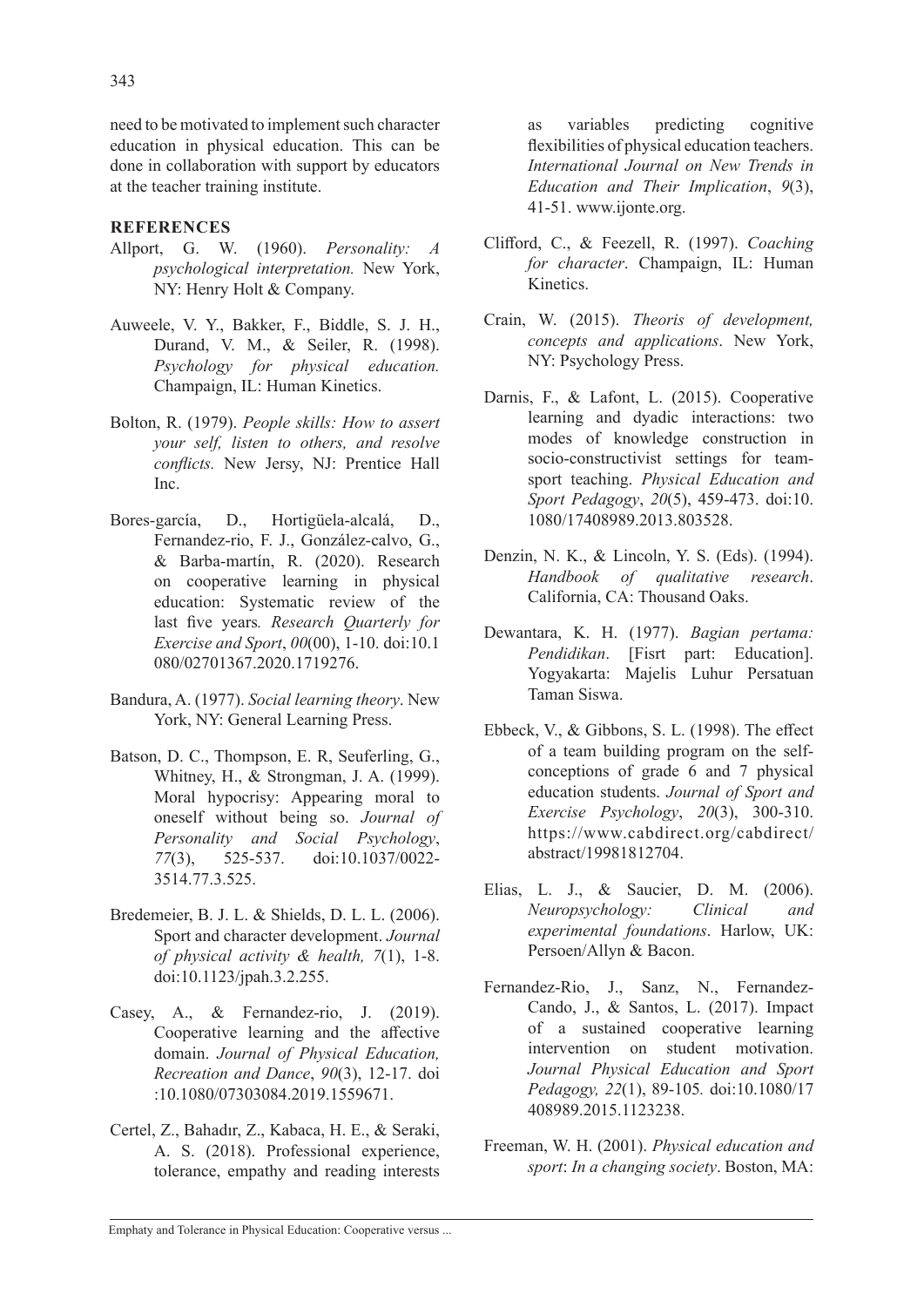Allyn and Bacon A Pearson Education Company.

- Grineski, S. (1996). *Cooperative learning in physical education*. Champaign, IL: Human Kinetics.
- Hardman, K. (2003). *Worldwide survey on the state and status of physical education in school: Foundations for deconstruction and reconstruction of physical education*, Issues and directions (pp.13-34). Schorndorf: Hofmann.
- Harrison, J. M., & Blakemore, C. L. (1983). *Instructional strategies for secondary school physical education*. Dubuque, IA: Wm.C. Brown Publishers.
- Johnson, D. W., Johnson, R. T., & Holubec, E. J. (1993). *Cooperation in the classroom* (6th ed*.*) Edina, MN: Interaction Book Company.
- Johnson, D. W., Johnson, F. P., & Smith, K. A., (2013). Cooperative learning: Improving university instruction by basing practice on validated theory*. Journal of Excellence in University Teaching, 25*(3-4), 85-118.
- Jones, C. (2005). Character, virtue and physical education. *European Physical Education Review*, *11*(2), 139-151. doi:10.1177/1356336X05052893.
- Kagan, S. (1994). *Cooperative learning*. San Clemente, CA: Kagan Publishing.
- Kemendiknas RI. (2010) *Desain induk pendidikan karakter*. [Grand design character education]. Jakarta: Author.
- Kleiber, D. A., & Roberts, G. C. (1981). The effect of sport experience in the development of social character: An exploratory investigation. *Journal of Sport Psychology*, *3*(2), 114-122. doi:10.1123/ jsp.3.2.114.
- Knauth, T. (2010). *Tolerance: A key concept for dealing with cultural and religious diversity in education*. http://www.theewc. org/uploads/content/education.

Kurtines, W. M., Azmitia, M., & Gewirtz, J.

L. (Eds.). (1992). *The role of values in psychology and human development*. New York, NY: John Wiley & Sons.

- Lickona, T. (1991). *Educating for character*. New York, NY: Bantam Books.
- Maksum, A. (2007). *Psikologi olahraga: Teori dan aplikasi*. [Sports psychology: Theory and application]. Surabaya: Fakultas Ilmu Keolahragaan, Universitas Negeri Surabaya.
- Maksum, A. (2005). Olahraga membentuk karakter: Fakta atau mitos. [Sports build character: Fact or myth]. *Jurnal Ordik*, *3*(1), 23-30.
- Martens, R. (2004). *Succesful coaching* (3<sup>rd</sup> ed). Champaign, IL: Human Kinetics.
- Miller, B., Roberts, G. C., & Ommundsen, Y. (2005). Effect of perceived motivational climate on moral functioning, team moral atmosphere perceptions, and the legitimacy of intentionally injurious acts among competitive youth football players. *Journal of Sport and Exercise Psychology*, *6*(4), 461-477. doi:10.1016/j. psychsport.2004.04.003.
- Norito, T. B., Dlis, F., Hanif, A. S., & Iqbal, M. (2019). Implementing cooperative learning in physical education and sport to improve children. *Journal of Education, Healt, and Sport, 9*(7), 390- 403. doi:10.5281/zenodo.3346970.
- Orlick, T. D. (1981). Positive socialization via cooperative games. *Developmental Psychology, 17*(4), 426-429. doi:10.1037/0012-1649.17.4.426.
- Pfeifer, J., Brown, C., & Juvonen, J. (2007). Teaching tolerance in schools: Lessons learned since brown v. board of education about the development and reduction of children's prejudice. *Journal Society for Research in Child Development Jurnal*, *21*(2), 3-23. doi:10.1002/j.2379-3988.2007.tb00051.x.
- Pusat Bahasa Departemen Pendidikan Nasional Republik Indonesia. (2008). *Kamus Besar*